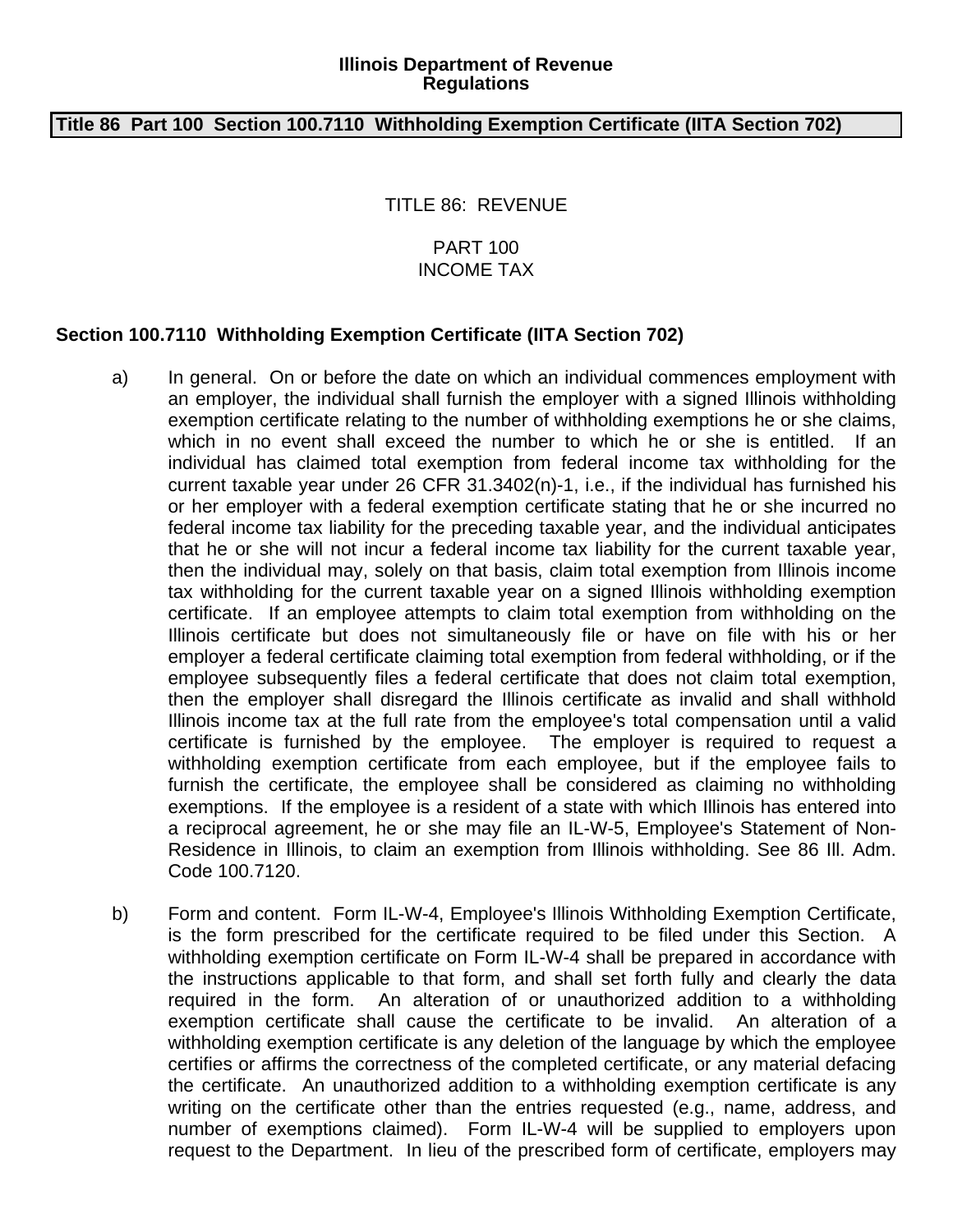prepare and use a written form the provisions of which are identical to those of the prescribed form. Alternatively, an employer may use any software application that will allow employees to prepare the IL-W-4 electronically, provided that any such electronic system meets the requirements of 26 CFR 31.3402(f)(5)-1(c) and requires the production and retention of the same information required on the written Form IL-W-4.

- c) Change in status that affects the current calendar year.
	- 1) Decrease in the number of exemptions.
		- A) Employee notification. If, on any day during the calendar year, the number of withholding exemptions to which an employee is entitled is less than the number of withholding exemptions claimed on a withholding certificate then in effect, the employee must, within 10 days after the change occurs, furnish the employer with a new Illinois withholding exemption certificate relating to the number of withholding exemptions the employee then claims, which must in no event exceed the number to which the employee is entitled on the day the form is submitted.
		- B) Internal Revenue Service notification. If an employer receives a notice from the Internal Revenue Service relative to a particular employee's withholding exemption certificate that necessitates the employer disregarding an employee's claim to total exemption or to the full amount of exemptions shown on the Form W-4 under 26 CFR 31.3402(f)(2)-1(g) or  $31.3402(f)(2)-1T(g)$ , then the employer shall withhold Illinois income tax from the employee as follows:
			- i) if the employee's Form IL-W-4 claims total exemption from Illinois withholding, on the basis of the maximum number of exemptions specified by the Internal Revenue Service in the notice; or
			- ii) if the employee's Form IL-W-4 claims a certain number of exemptions, on the basis of the number of exemptions claimed by the employee or on the basis of the maximum number of exemptions specified by the Internal Revenue Service in the notice, whichever is less.
	- 2) Increase in the number of exemptions. If, on any day during the calendar year, the number of withholding exemptions to which an employee is entitled is more than the number of withholding exemptions claimed on the withholding exemption certificate then in effect, the employee may furnish the employer with a new Illinois withholding exemption certificate on which the employee must in no event claim more than the number of withholding exemptions to which he or she is entitled on that day.
	- 3) Change in circumstances relative to a total exemption from Illinois income tax withholding.
		- A) Change entitling the employee to a total exemption. If, on any day during the calendar year, the employee furnishes his or her employer with a new federal withholding exemption certificate for the current taxable year claiming total exemption from federal income tax withholding under 26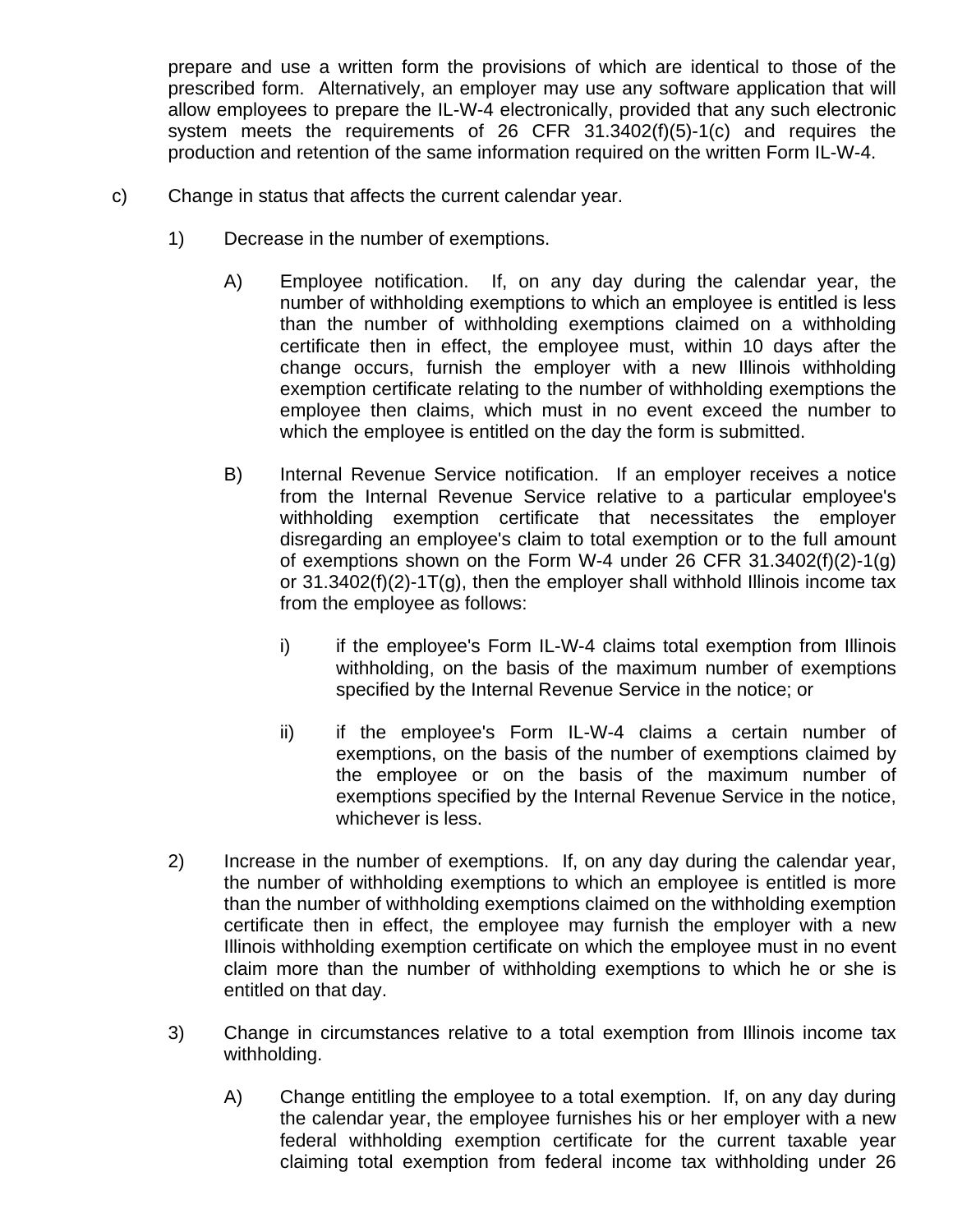CFR 31.3402(n)-1, then the employee may also furnish the employer with a new Illinois withholding exemption certificate claiming total exemption from Illinois income tax withholding for the current taxable year.

- B) Change depriving the employee of a total exemption. If, on any day during the calendar year, the employee furnishes his or her employer with a new federal withholding exemption certificate withdrawing his or her claim of total exemption for federal income tax withholding for the current taxable year under 26 CFR 31.3402(n)-1, then the employee must simultaneously furnish the employer with a new Illinois withholding exemption certificate specifying the number of withholding exemptions he or she claims.
- d) Change in status that affects next calendar year.
	- 1) Increase or decrease in the number of exemptions. If, on any day during the calendar year, the number of withholding exemptions to which the employee will be, or may reasonably be expected to be, entitled to for the taxable year that begins in, or with, the next calendar year is different from the number to which the employee is entitled on that day, the following shall apply:
		- A) If the number is less than the number of withholding exemptions claimed by the employee on an Illinois withholding exemption certificate in effect on that day, the employee must, on or before December 1 of the year in which the change occurs, unless the change occurs in December, furnish his or her employer with a new withholding exemption certificate reflecting the decrease. If the change occurs in December, the new certificate must be furnished within 10 days after the change occurs.
		- B) If the number is greater than the number of withholding exemptions claimed by the employee on an Illinois withholding exemption certificate in effect on that day, the employee may, on or before December 1 of the year in which the change occurs, unless the change occurs in December, furnish his or her employer with a new withholding exemption certificate reflecting the increase. If the change occurs in December, the certificate may be furnished on or after the date on which the change occurs.
	- 2) Change in circumstances relative to the total exemption. If an employee, having in effect a federal withholding exemption certificate claiming total exemption from federal income withholding, furnishes his or her employer with a new federal withholding exemption certificate stating a specific number of withholding exemptions for the taxable year beginning with or including the following January 1, then the employee must also have on file with the employer, not later than the date on which the new federal withholding exemption certificate was submitted, an Illinois withholding exemption certificate stating a specific number of Illinois withholding exemptions not to exceed the total number to which the employee is entitled under IITA Section 702 and Section 100.7100 of this Part.
- e) Annual determination. On or before December 1 of each year, those employees whose Illinois withholding exemption will change in the succeeding year should file a new Illinois withholding exemption certificate (IL-W-4) reflecting the change.
- f) Effective date of exemption certificate. An Illinois withholding exemption certificate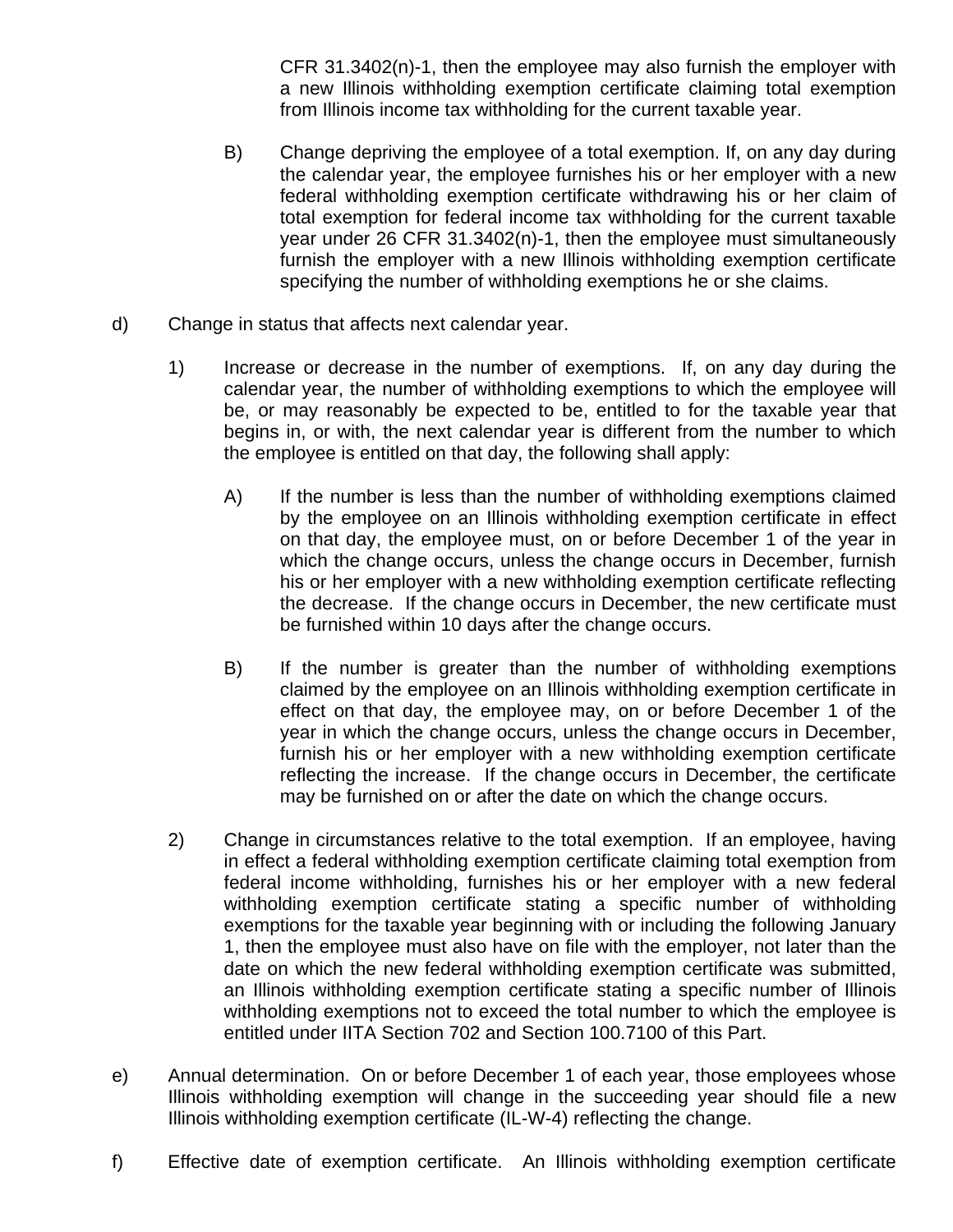furnished an employer, when no previous certificate is in effect for the employee, shall take effect as of the beginning of the first payroll period ending, or the first payment of compensation without regard to a payroll period, on or after the date on which the certificate is so furnished. In any case in which an Illinois withholding exemption certificate is in effect for an employee, the furnishing of a new withholding exemption certificate shall take effect with respect to the first payment of compensation made on or after the first status determination date (January 1, May 1, July 1 and October 1 of each year) that occurs at least 30 days after the date on which the new certificate is furnished. However, at the election of the employer, except for Illinois withholding exemption certificates provided under subsection (d) of this Section, the certificate may be effective with respect to any earlier payment of compensation made after the certificate is furnished.

- g) Period during which withholding exemption certificate remains in effect.
	- 1) Certificates claiming total exemption. An Illinois withholding exemption certificate that claims total exemption from Illinois income tax withholding remains in effect for the same period as the federal withholding exemption certificate on which it is based. This period is defined in 26 CFR 31.3402(f)(4)-1(c).
	- 2) Certificates claiming a specific number of withholding exemptions. An Illinois withholding exemption certificate that claims a specific number of withholding exemptions and that is in effect pursuant to this Section shall continue in effect until another withholding exemption certificate takes effect.
- h) Employer referral of certain Illinois withholding exemption certificates to the Department.
	- 1) When required.
		- A) Any Illinois withholding exemption certificate meeting all of the following criteria must be referred by the employer to whom it is submitted to the Department of Revenue not later than the day on which the next quarterly return of withholding is due. The criteria for referral are:
			- i) that the certificate claims more withholding exemptions than the simultaneously effective federal withholding certificate;
			- ii) that the certificate claims in excess of 14 exemptions; and
			- iii) that the employer has no obligation to submit a simultaneously effective federal certificate to the Internal Revenue Service under 26 CFR 31.3402(f)(2)-1(g).
		- B) In addition to the foregoing, an Illinois withholding certificate must be referred by the employer to the Department of Revenue as directed in a written notice to the employer from the Department or as directed in published guidance. A notice to the employer may relate either to one or more named employees; to one or more reasonably segregable units of the employer; or to withholding exemptions under certain specified criteria. Employers may also be required to submit copies of withholding exemption certificates under certain specified criteria when directed to do so by the Department in published guidance. "Published guidance," in this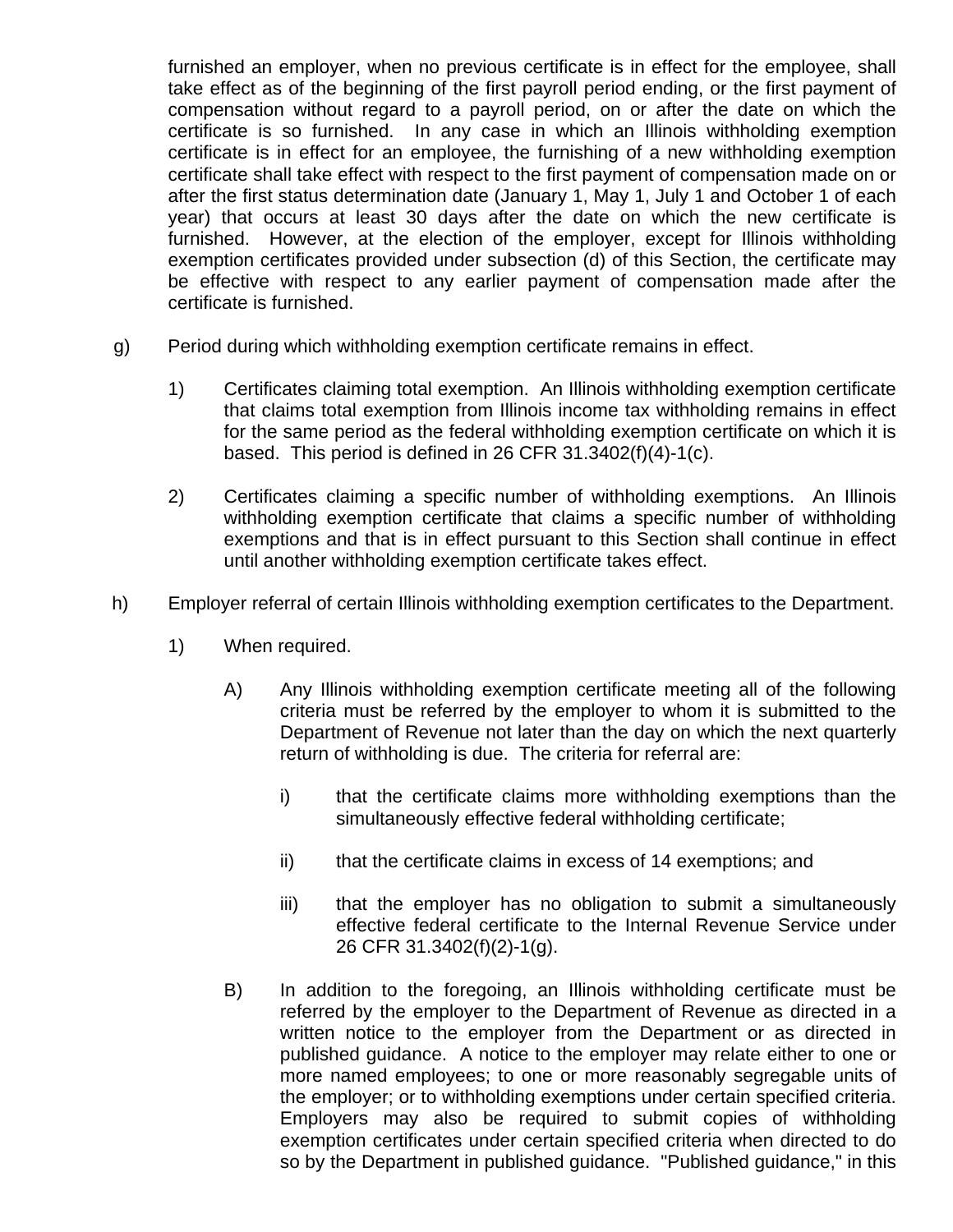case, includes but is not limited to Department of Revenue bulletins, circulars, publications and form instructions.

C) Referral under this subsection (h) shall be accomplished by mailing or delivering a copy of the certificate to be referred to:

> Illinois Department of Revenue Taxpayer Correspondence Section Post Office Box 4565 Springfield, Illinois 62708

Alternatively, upon notice from the Department, the employer must make withholding exemption certificates received from one or more named employees, from one or more reasonably segregable units of the employer, or from employees who have furnished withholding exemption certificates under certain specified criteria available for inspection by a Department employee (e.g., a compliance check).

- 2) Results of referral.
	- A) The withholding exemption certificate remains effective even though it has been referred to the Department under this subsection (h), unless and until the Department notifies the employer in writing:
		- i) that the certificate claims exemptions in excess of the number to which the employee is entitled, in which case the notice shall specify either the number of exemptions to which the employee is entitled if that number can be determined or, if that number cannot be determined, that the employee is not entitled to any exemptions; or
		- ii) that the Department has attempted to verify the certificate by correspondence with the employee but has been unsuccessful, in which case the employer shall withhold Illinois income tax from the employee as though no certificate were on file, i.e., as though the employee claimed no exemptions.
	- B) As part of this notice, the Department may advise the employer of the reasons why it has determined that the certificate should not be effective.
- 3) Employer's action in response to the Department's notice rendering a certificate ineffective. The employer shall promptly furnish the employee who files the certificate, if still in his or her employ, with a copy of the written notice received from the Department under subsection (h)(2) relative to the certificate. The employer shall withhold amounts from the employee on the basis of the maximum number of exemptions specified in the notice. If the employee files a new certificate after the employer has received the notice relative to an earlier referred certificate, the employer shall withhold on the basis of that new certificate only if it does not claim a number of exemptions in excess of the maximum number specified in the notice. The employer shall disregard any new certificate from the employee that does claim exemptions in excess of the maximum number specified in the notice. The employer shall not submit such a